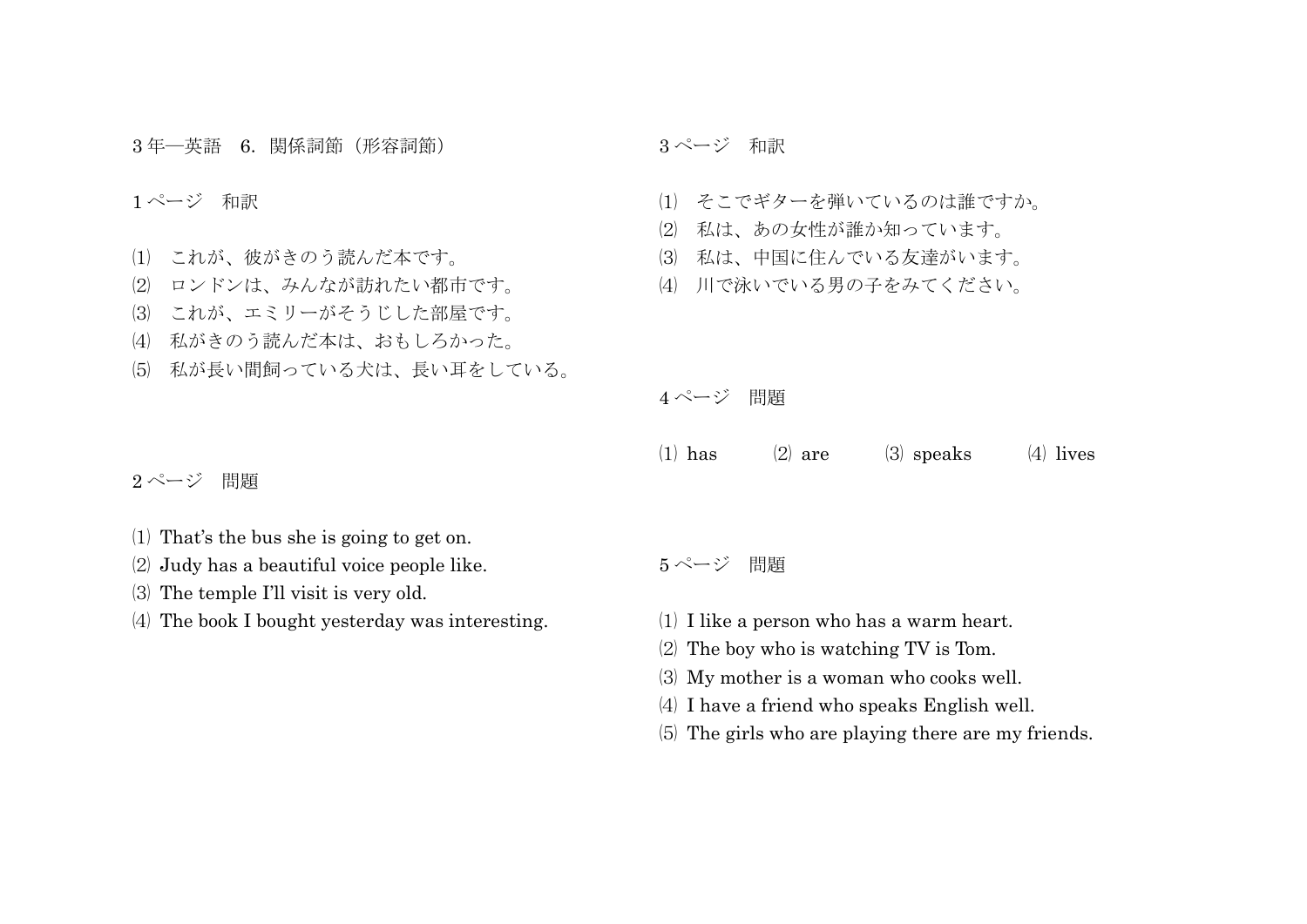ページ 和訳

 彼は、私のよりもよい自転車を持っている。 京都は長い歴史を持つ都市です。

## ページ 問題

 I know the woman who is walking there. Ann often goes to the store which is near her house.

ページ 問題

| $(1)$ who | $(2)$ which | $(3)$ which |
|-----------|-------------|-------------|
| $(4)$ who | $(5)$ which |             |

ページ 問題

- She want a book which tells about Japan.
- This is the letter which comes from Judy.
- The cat which is near the door is Shirotora.

The girl who is reading a book under the tree is Pat.

ページ 和訳

- あれは、あなたの自転車ですか。
- 私はその女性を知っています。
- ジュディは、カナダ出身だといっています。
- そのとても大きなお庭があるお寺を知っていますか。
- 木の下でねむっているねこは、私のねこです。

ページ 問題

| $(1)$ that  | $(2)$ that | $(3)$ was |
|-------------|------------|-----------|
| $(4)$ which | $(5)$ that |           |